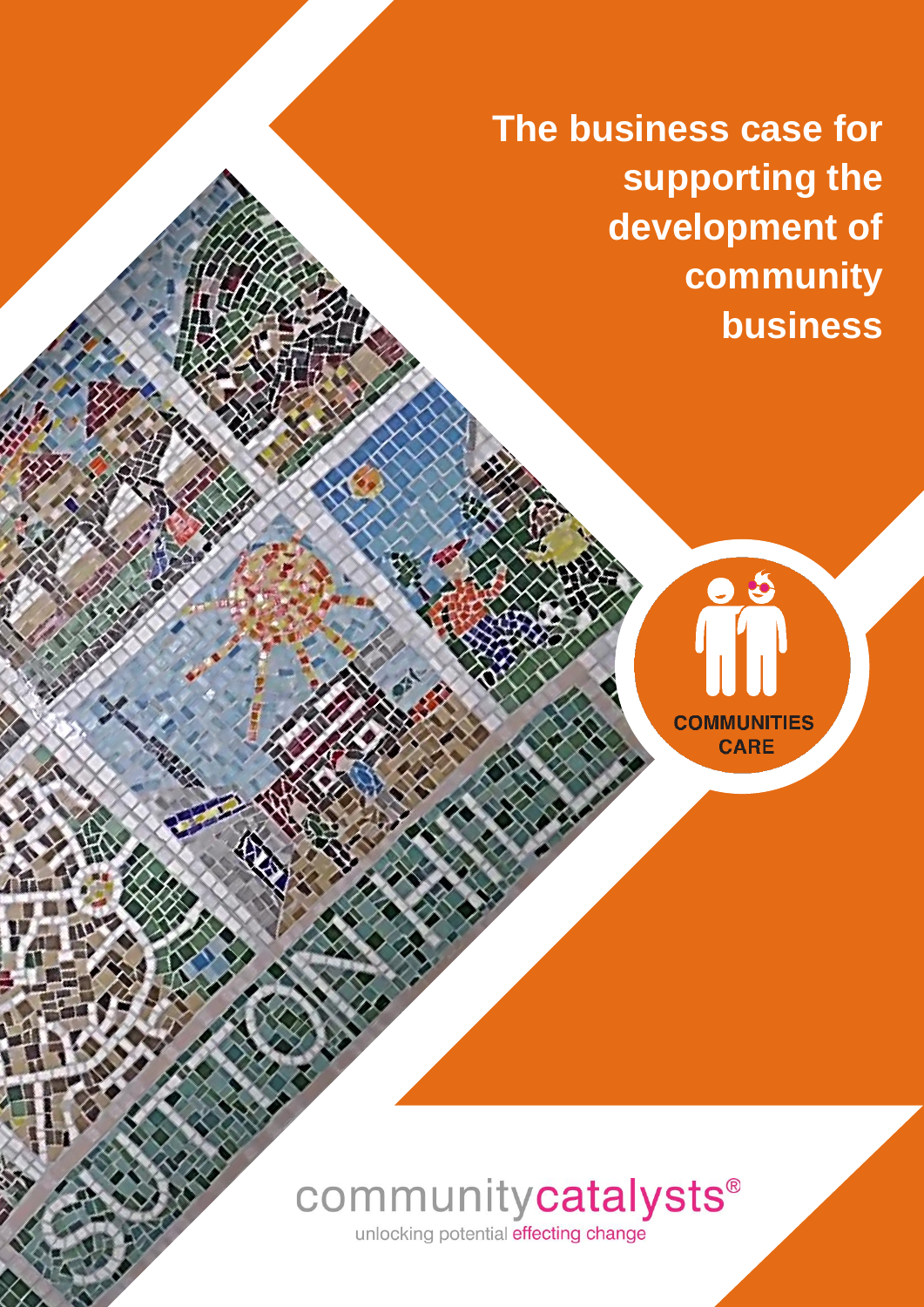## **CONTENTS**

#### **1. Executive Summary**

#### **2. Introduction**

- 2.1 Issues with existing care sector provision
- 2.2 Changing public health and care needs

#### **3. The case for community businesses**

- 3.1 Employment and job creation
- 3.2 Wider community benefits and individual wellbeing (social value)
- 3.3 Covid-19 recovery

#### **4. The challenges facing community businesses**

**5. Why Community Catalysts?**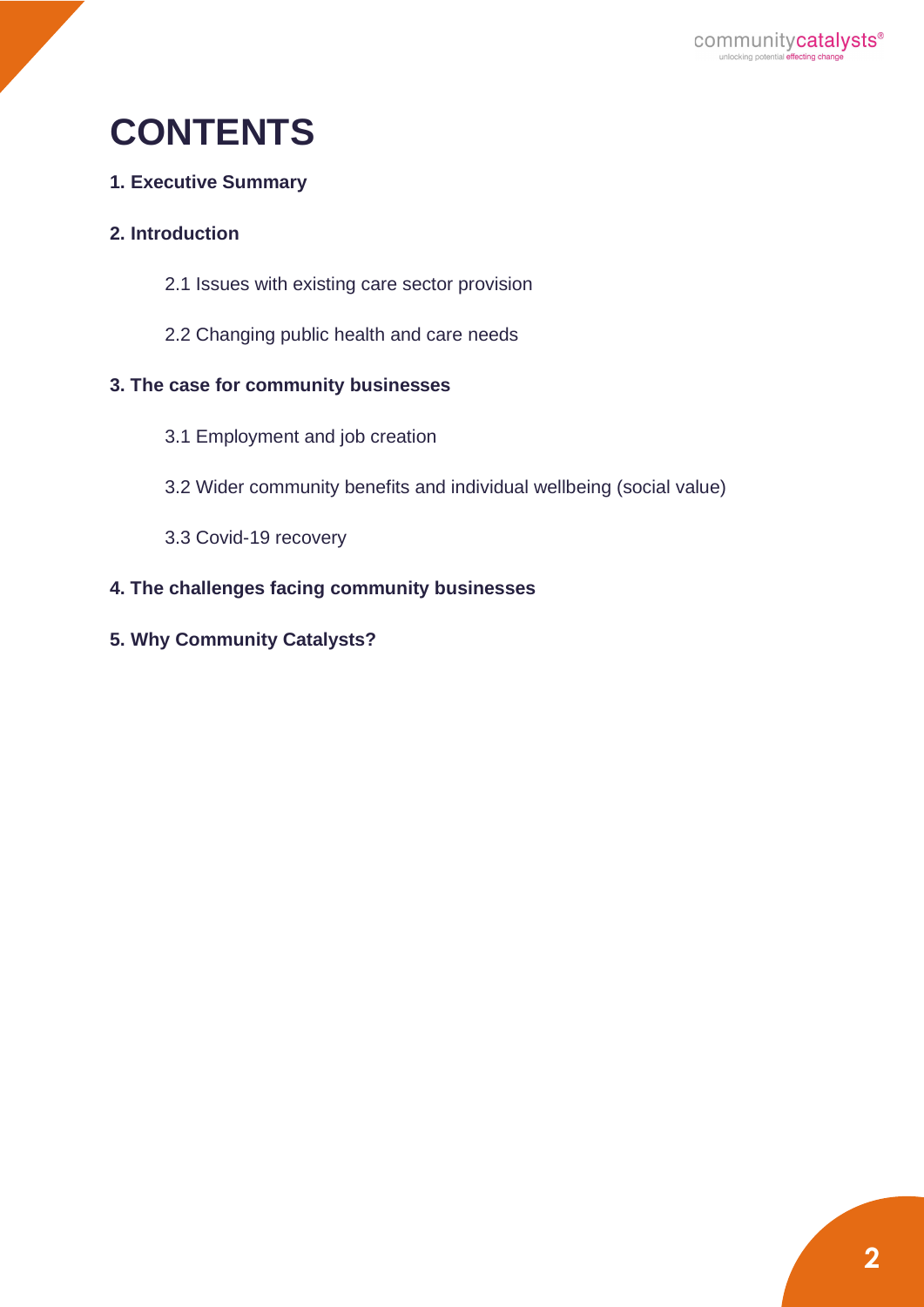# **1. EXECUTIVE SUMMARY**

Community businesses (CBs) have an ethos that encourages and enables volunteering, and are focussed on single neighbourhood. Because of this they can be easily overlooked by policy-makers and commissioners who are seeking to respond to multiple changing needs and concerns in the wider health and care sector.

Research undertaken by the University of Birmingham finds that these CBs are well placed to:

- deliver support that generates positive outcomes for the recipient of the care
- contribute to wider social and economic policy priorities

Whilst this paper focuses on the direct contributions that CBs are making to a range of local authority priorities, it also recognises that because of the way they operate, they are creating secondary and even wider benefits to larger groups and types of other people in the same communities through 'ripple effects' (which are often hard to capture and quantify).

This paper summarises the business case for the direct support of CBs through resourced programmes and interventions. It also separately considers the role that for Community Catalysts could offer in supporting the delivery of these programme of support.

This paper explains the role that CBs can and could play in:

- addressing structural problems in current care sector provision;
- reducing the financial pressure to the state of changing public health and care needs;
- creating employment and also jobs that are more inclusive;
- their contribution to the recovery of communities and economies from the Covid-19 pandemic.

It also shows how the potential impact of CB is being limited by: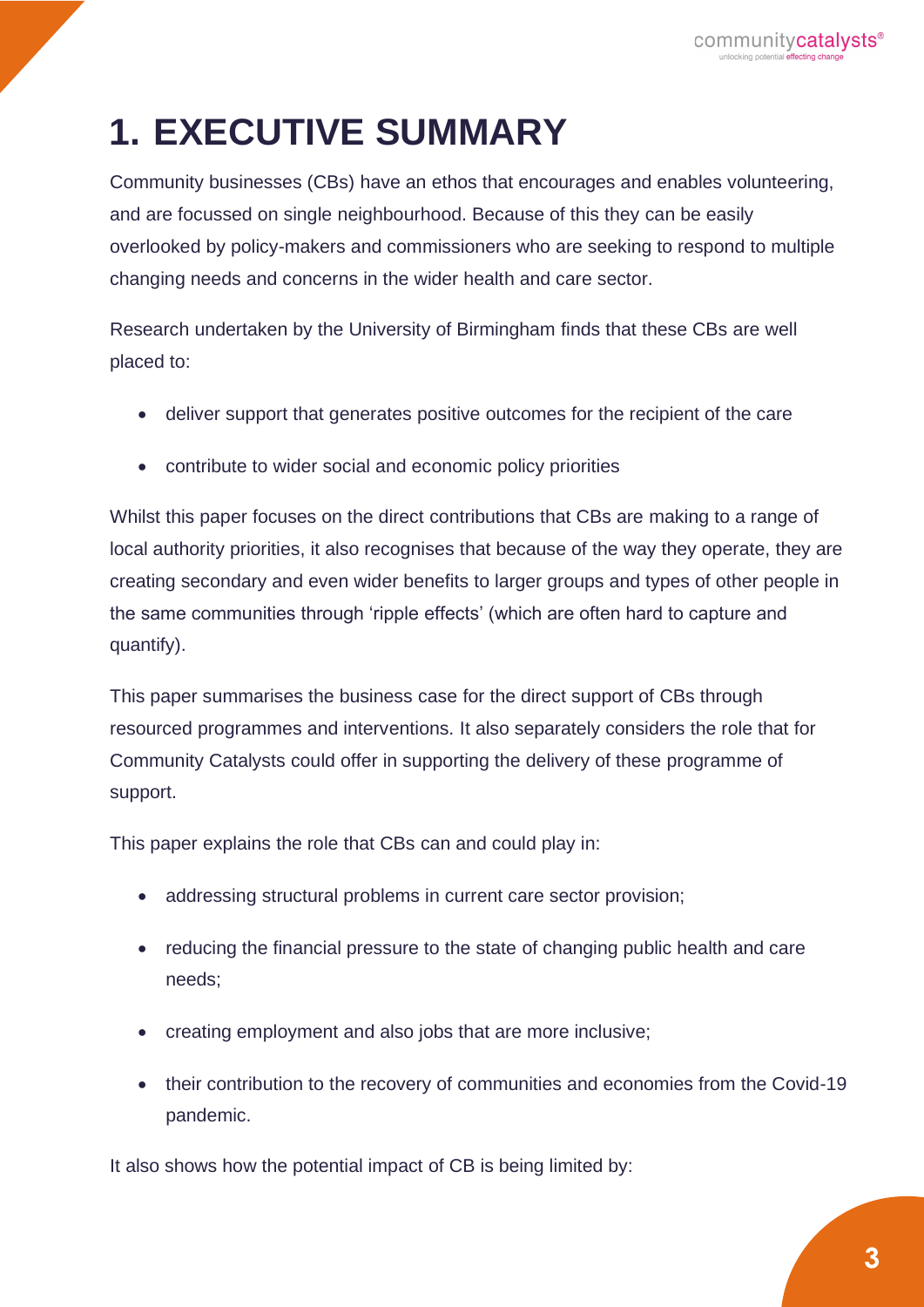- their difficulties in fully engaging in commissioning processes;
- challenges over internal succession;

the need for greater support in building further collaborative working practices with other CBs.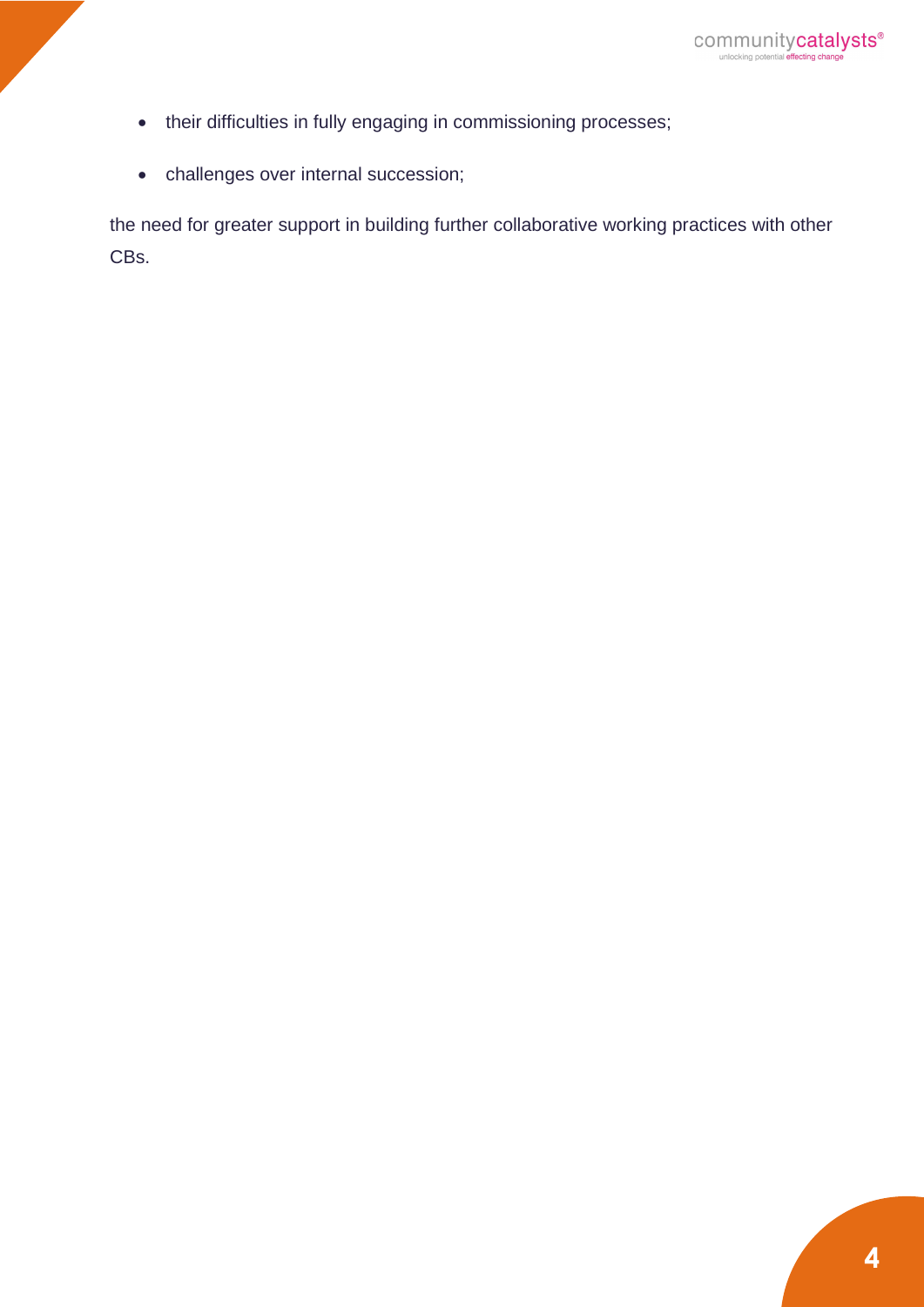# **2. INTRODUCTION**

During 2017-20, with funding from Esmée Fairbairn, the University of Birmingham began to look into better understanding the role and impact of community businesses (CBs) delivering health and social care services within the context of defined local authority areas.

For clarity, CBs are defined as being: "*run by and for the local community and are reliant on a number of sources of income so able to respond quickly to local needs. The four features of a CB are: locally rooted; trading for the benefit of the local community; accountable to the local community; have a broad community impact.*"

The University of Birmingham based their research on projects that had been funded by the national grant making body Power to Change, and managed by Community Catalysts. Power to Change had agreed to fund two local programmes designed to help test and prove models of support to further encourage the development, diversification and impact, of CBs at local and neighbourhood levels.

Drawing on the findings, analyses, and conclusions of this research, the purpose of this document is to bring together the recommendations into a coherent business case explaining why commissioners, local authorities, and other funders should specifically prioritise supporting these groups of organisations (at all stages in their development and growth cycles). This document also references where appropriate, findings from parallel research undertaken by the New Economic Foundation on the impact of community micro-enterprises on local economies<sup>1</sup>

The resulting business case is structured around several overarching themes, illustrating the benefits that CBs can offer and create within each and identifying why there is a need for CBs to be further supported. It also separately considers the rationale for Community Catalysts to lead on any such interventions and support.

Where assertions are made, these are referenced against the findings in the reports through footnotes and quotations from different stakeholders. Quotations from CBs

<sup>1</sup> Community Micro-enterprise as a driver of local economic development in social care, NEF, May 2020 (in these footnotes 'NEF')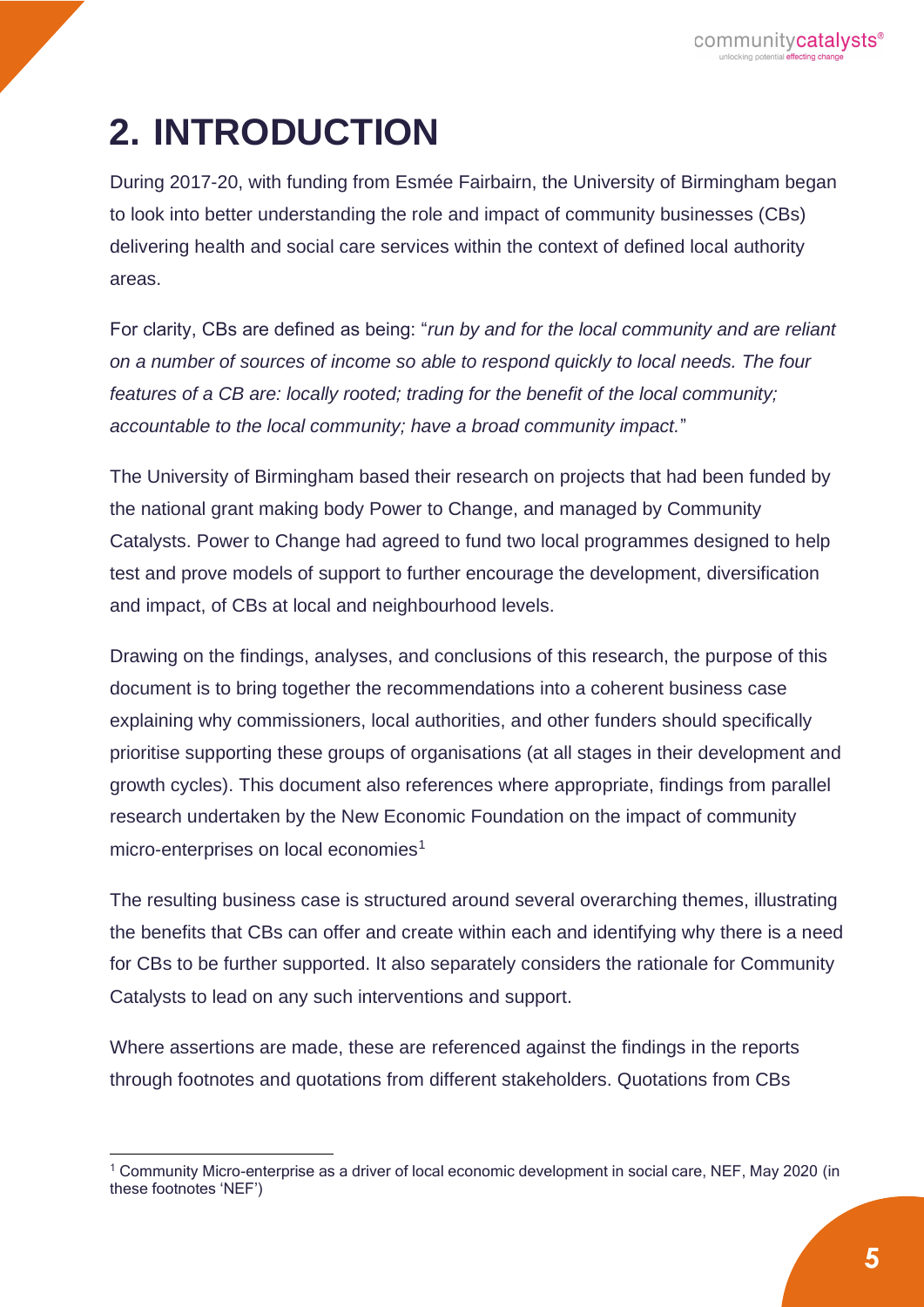captured through the research programmes are included against these to further illustrate the role and impact of CMEs.

#### **2.1 Existing care sector challenges**

There is growing recognition of the erosion of the provision and quality of care services by the business model used by some of the major suppliers of care, which are financed by private equity. Such a wealth-extraction model leads to provision being undermined through practices such as: low pay, weak job security, and a culture of long shift hours, amongst others. And these practices are often attributed to the ongoing loss of skills and expertise in the care sector<sup>2</sup>.

CBs directly address these concerns and proactively mitigate against them as they are incorporated with legal forms that prevent wealth extraction. Those providing personal care are regulated by external bodies to protect the focus of the provider on the quality of its service. CBs reinvest their trading surpluses to maintain and further enhance the quality of their service offer.

These commitments and ownership models are important in enabling CBs to create wider benefits and impacts through their contribution to the economic resilience and capital within local communities. CBs are also able to quickly respond to changing needs in local communities, in part through having diversified income sources.

#### **2.2 Changing public health and care demand**

It is widely accepted that the demand for public health and care services is growing exponentially across all communities as people live longer. There is also widespread acceptance that as a result, communities need to see gains in their health and well-being to best manage the impact this is having on the state.

The models of support used, and provisions offered, by CBs directly address these issues through their targeting their services at priority groups of people and themes in the community for example:

• Older people

 $2$  NEF,  $p5$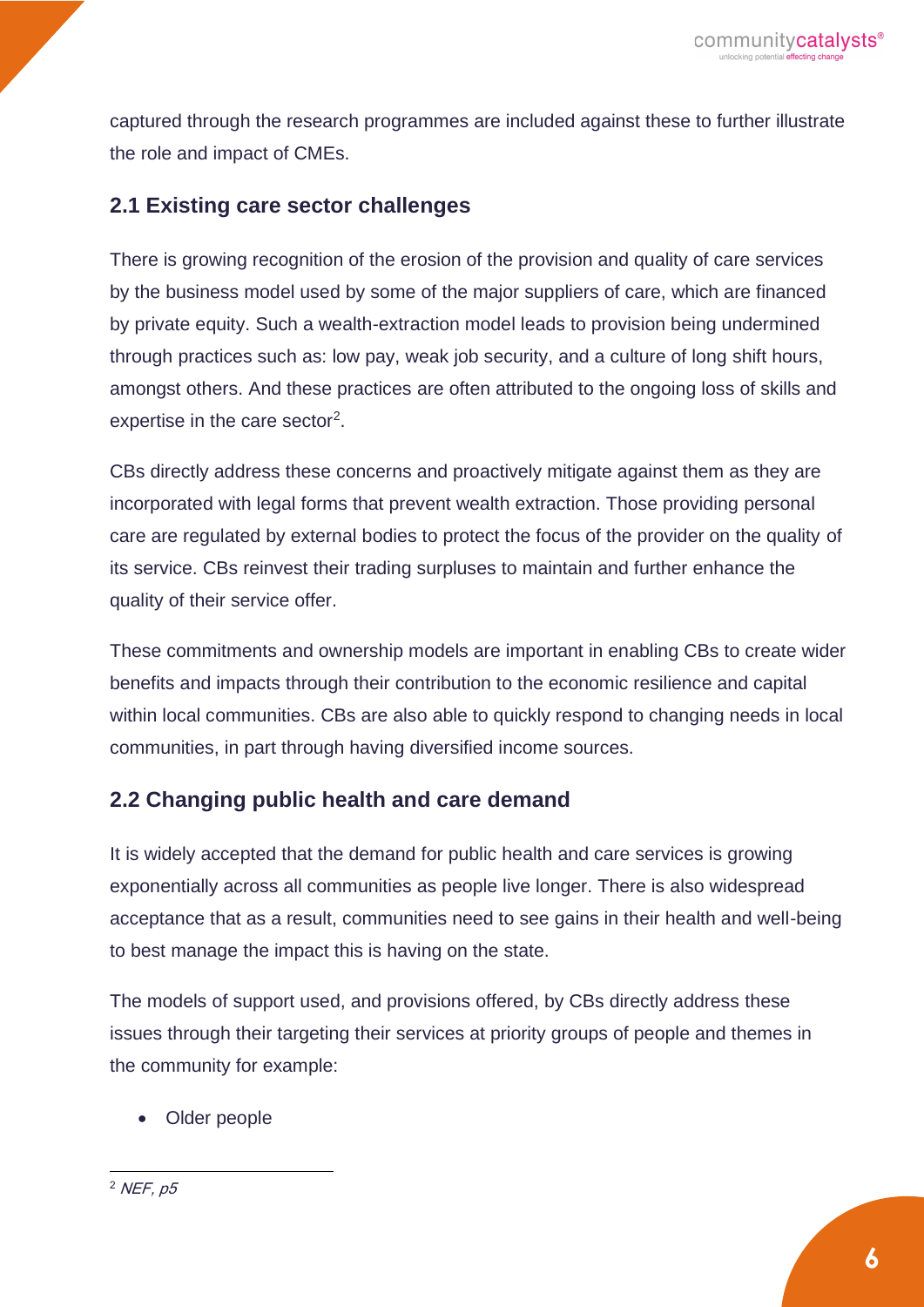- People with mental health problems
- Informal carers
- People on the autistic spectrum

Over the 2-year test period, there was a 94.4% increase in existing and new groups created and 103% increase in existing and new sessions used.

CBs using the Warwick Edinburgh Mental Wellbeing Scale (WEMBS) – a recognised framework for assessing aspects of wellbeing as well as people's capacity to make up their own mind about things, and the closeness that they feel to others - can evidence the impact of their services on the wellbeing of the people that use them. People supported by CB services report higher WEMWBS scores than in the population more widely. There is also evidence that they become better able to self-manage long-term health conditions, which reduced the need for clinical interventions.

CBs deliver against policy priorities relating to loneliness and social isolation, issues that are more likely to lead to poor health and earlier death, especially amongst older people.

*"At one point, I was very withdrawn, I didn't go out the house, and then (CB) kind of got me back into the community…I'm lot more confident. I'm a lot more smiling."* 

#### *Customer of CB Services*

*"My husband died and this has made such a difference, I'd be stuck in the house otherwise looking at four walls. They're like my family, it's something to look forward to. You feel normal here."*

#### *Customer of CB Services*

Through their delivery models, CBs create volunteering opportunities for people that help to reduce social isolation. Users of CB services and support report feeling more involved with their local community.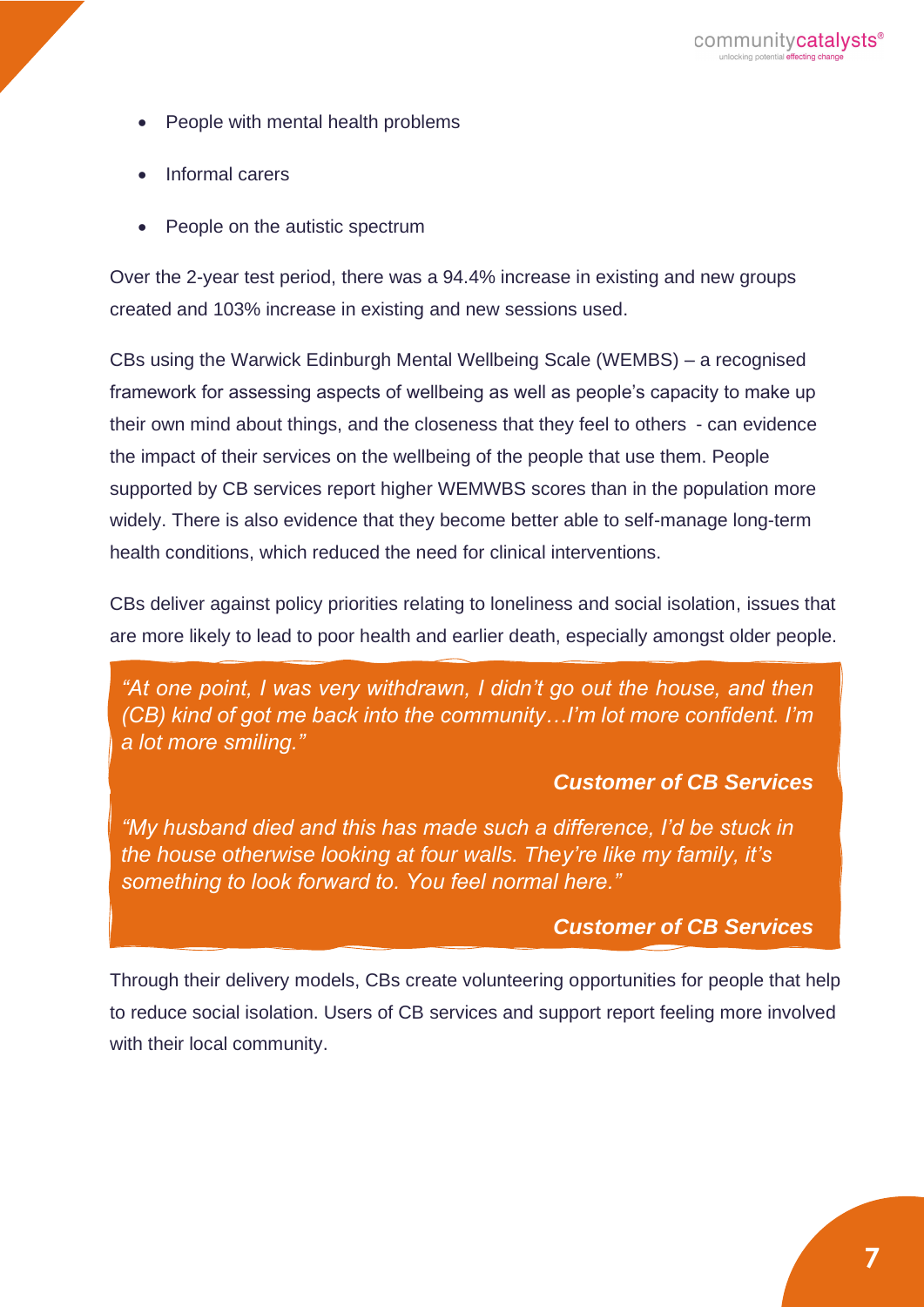### **3. THE CASE FOR COMMUNITY BUSINESS**

#### **3.1 Employment, employability and job creation**

The agenda around employability is not just related to the creation of jobs, but also to enhancing people's future employability.

The Birmingham University research found that CBs:

- Increase job opportunities in their area by 37.25% over a 2-year period
- Create 75% more volunteering opportunities that are structured to offer direct pathways into employment

 *Thursday within half an hour of each other. One girl who I think she's got "it's a good thing to put on their CVs […] we had two volunteers resign on confidence issues and she's just got a Christmas job in Marks & Spencer, and I think helping in the café has given her the confidence to springboard and do that"*

*Community Business leader on the benefits that volunteering roles they are creating have for young people*

• Proactively support people using their services into volunteering roles. 1/3 of people interviewed in the study using services provided by CBs progressed into volunteering roles, with some of these people subsequently pursuing and gaining paid employment

 *"So the cooking, I'm learning, working in the café, the management of money and life skills for me to go in to employment, given me the skills to be confident to go and want to work and be paid for working and have the confidence to go and get an interview for God's sake!"* 

#### *Customer of CB services*

#### **3.2 Wider community benefits and individual wellbeing (social value)**

As highlighted in the preceding sections, CBs are recognised as being able to create secondary and ancillary benefits beyond the direct health and social care services they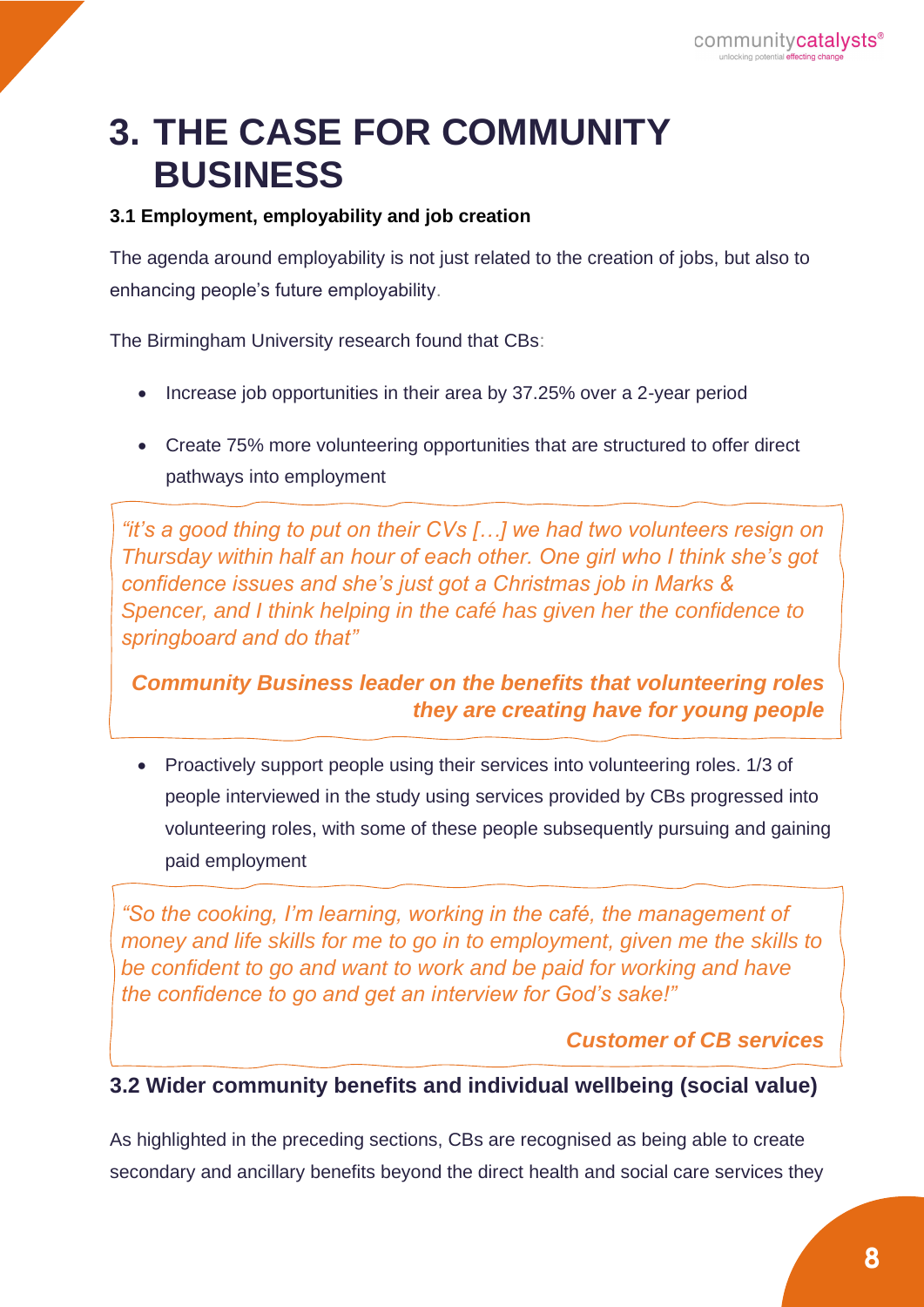offer such as employment and employability, creating stronger links between people living the same community, and tackling loneliness. This is sometimes referred to as the 'ripple effect' of investment in support for CME. This 'ripple effect' is increasingly being recognised as the 'added social value' that commissioners are keen to see being realised in the design and awarding of contracts.

 *processes and a recognition by central procurement, that they [CBs] "We managed to influence a much greater emphasis within procurement actually have a role to play in helping individual commissioners understand how to […] look at what are the social value opportunities and how smaller organisations can really compete in terms of, the benefit that they bring to communities to make them fully competitive […] not just on the core service that they've been commissioned to deliver, but also on what was their social value commitment."*

*Local authority commissioner*

Examples of this wider social value and community benefit include:

• enabling people in local communities to become more involved in social action and mutual support:

 *it gives you a sense of purpose, you're not just making something or "And when you do get involved in community projects which we often do, doing something for yourself, you're actually helping a wider community."* 

#### *Customer of CB services*

• designing services that engage and involve people of all generations allowing natural mingling

*think we might be sort of not unique but not far off. A new sort of "Everybody needs a place like this, other cities need a place like this I generation of places people can come to but everyone should have a place like this, it suits the elderly, young and people in between because it's a place to gather. … All different ages, big mixing pot."*

*Customer of CB services*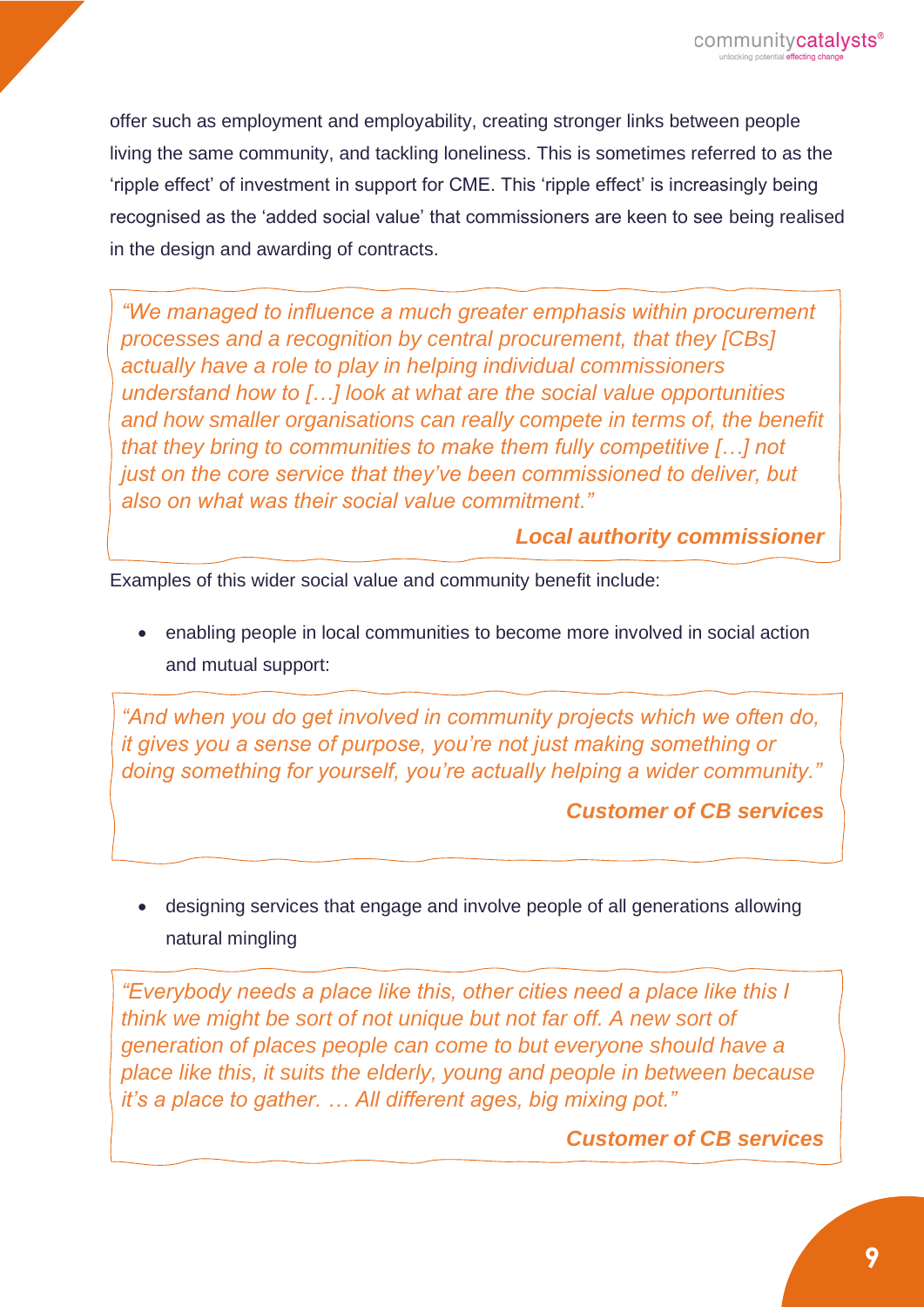• ensuring the continuation of community-based lower-level services that help reduce the need for acute support and care – services that have been progressively withdrawn by local authorities as a response to the central government austerity programme

 *it gives you the confidence to be able to walk into the town hall, it gives "I think it [CB] gives you the confidence to be able to walk into the library, you the confidence that actually people aren't going to look at you because, you know, my circumstances, aren't going to look at you differently because you may dress different or act different or talk a different way"* 

> *Customer of CB on how they have enabled them to be able to (re)engage with other local support provisions*

• being seen as a trusted and safe space for people who feel vulnerable and aren't comfortable about accessing services through other providers and organisations

 *Tuesdays and I feel more safer here than I do there and that's a mental "I feel safer here than I do at the hub. I go to a mental health place, every health place."* 

*Customer of CB services*

#### **3.3 Covid-19 recovery**

In the wake of the Covid-19 pandemic, many agencies are keen to ensure that whatever they commission or support in 2021 onwards will directly support communities, (both socially and economically), to recover from the impact of this health crisis.

The standards and themes set by government nationally are being seen by many as a core framework for how this can be best achieved<sup>3</sup>, and CBs are well placed to contribute to them through:

<sup>3</sup> [https://www.gov.uk/government/news/new-measures-to-deliver-value-to-society-through-public](https://www.gov.uk/government/news/new-measures-to-deliver-value-to-society-through-public-procurement)[procurement](https://www.gov.uk/government/news/new-measures-to-deliver-value-to-society-through-public-procurement)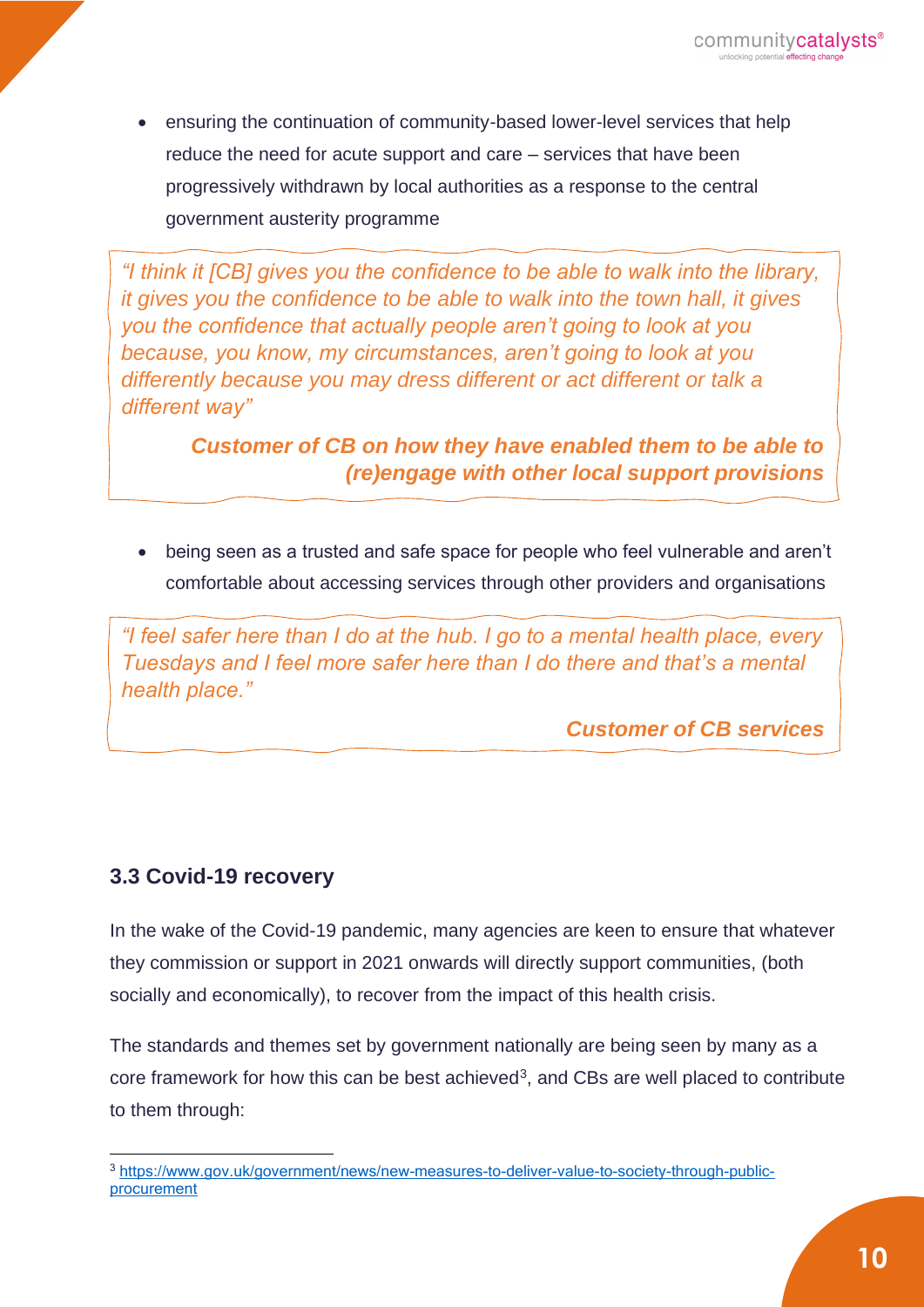- 1. Supporting local communities to recover from the impact of Covid
	- CBs are usually incorporated with legal forms that prevent the extraction of wealth, meaning that trading surpluses are retained within the local community
	- CBs are able to respond more quickly to changing local needs through having more diversified income sources.
- 2. Driving equal opportunity by reducing the disability employment gap
	- 1/3 of CBs' service users interviewed in the study progress into volunteering roles, with a number of these people subsequently gaining paid employment.
- 3. Driving equal opportunity by improving health and wellbeing
	- Service users of CBs in the study report improved WEMWBS scores and feel better able to self-manage long-term health conditions
- 4. Driving equal opportunity by improving community integration
	- Service users of CBs in the study report feeling more involved with their wider local community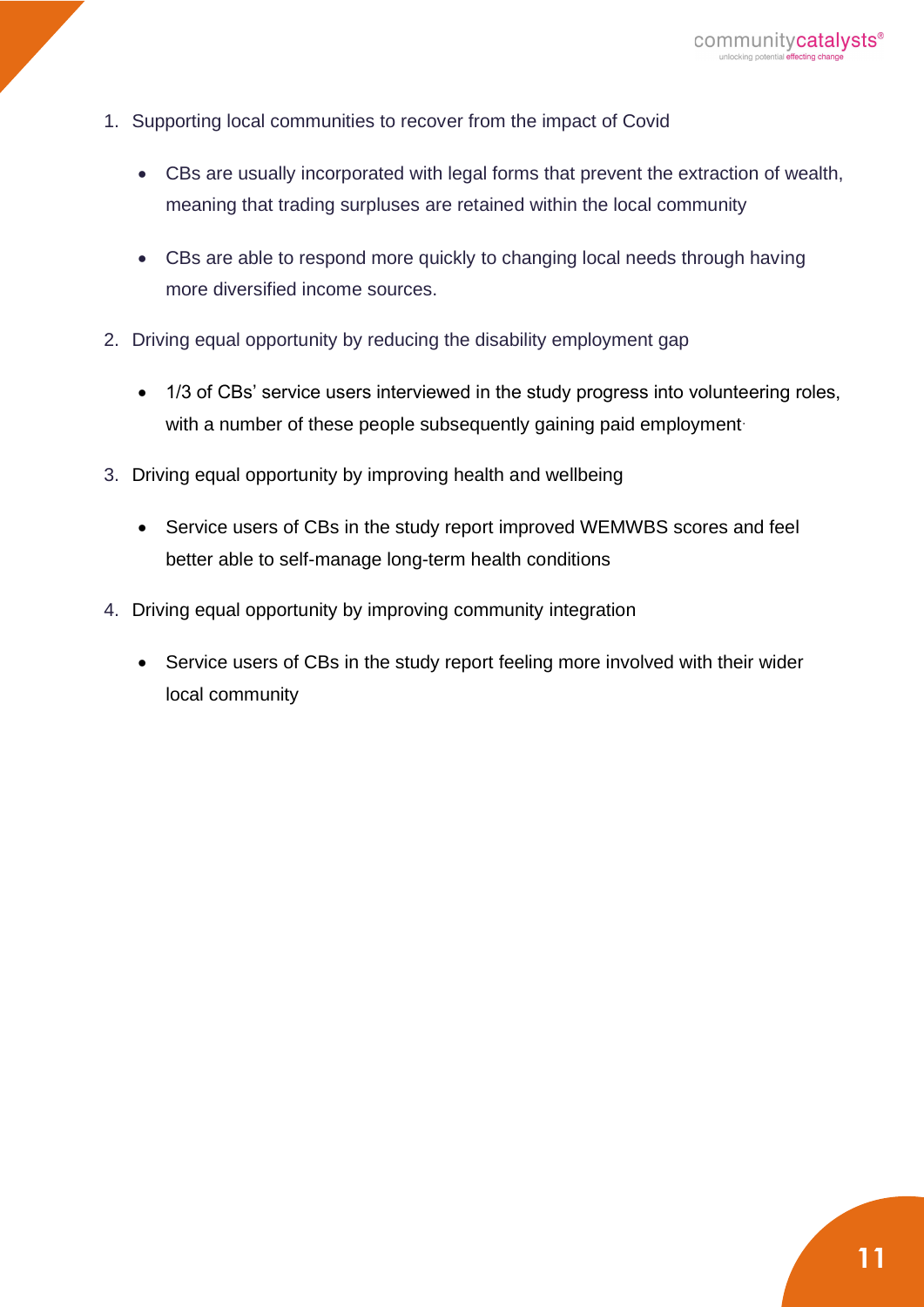# **4. COMMUNITY BUSINESSES**

The transformative potential of CBs against the range of policy priorities and community needs is clearly illustrated in this paper. In order to deliver that potential CBs require resourced support and interventions in the following strategic areas:

### **4.1 Commissioning**

Most CBs in the study were heavily reliant upon grant income to sustain their health and social care services. In this study the University of Birmingham found this was also at levels that are more than twice that expected for CBs nationally (regardless of their type of activity). CBs in the study only derived about 5% of their income from direct payments

CBs of all types nationally are able to generate over half of their income through payments and gifts from individuals, but for CBs in the study delivering health and social care activities, this makes up only 26% of their income, calling into question the CBs ability to sustain their support:

 *"Part of being in the community is that we do it for free and we don't want to rip people off. But we've obviously got to cover the heating and maintenance and improvements."*

### *Community Business leader*

Public sector commissioning of CBs would enable more stable and longer-term financial planning and service development. This in turn would allow CBs to better help local authorities meet their strategic priorities. However, without the right kind of support, many CBs are unaware or unable to engage with commissioning processes:

 *or data or anything to do with social care, you know, I'm talking about "And community businesses in particular struggle to access information social care and it's like a foreign language to them they just don't… it's something that's not even on their radar…"*

*local Community Catalysts worker*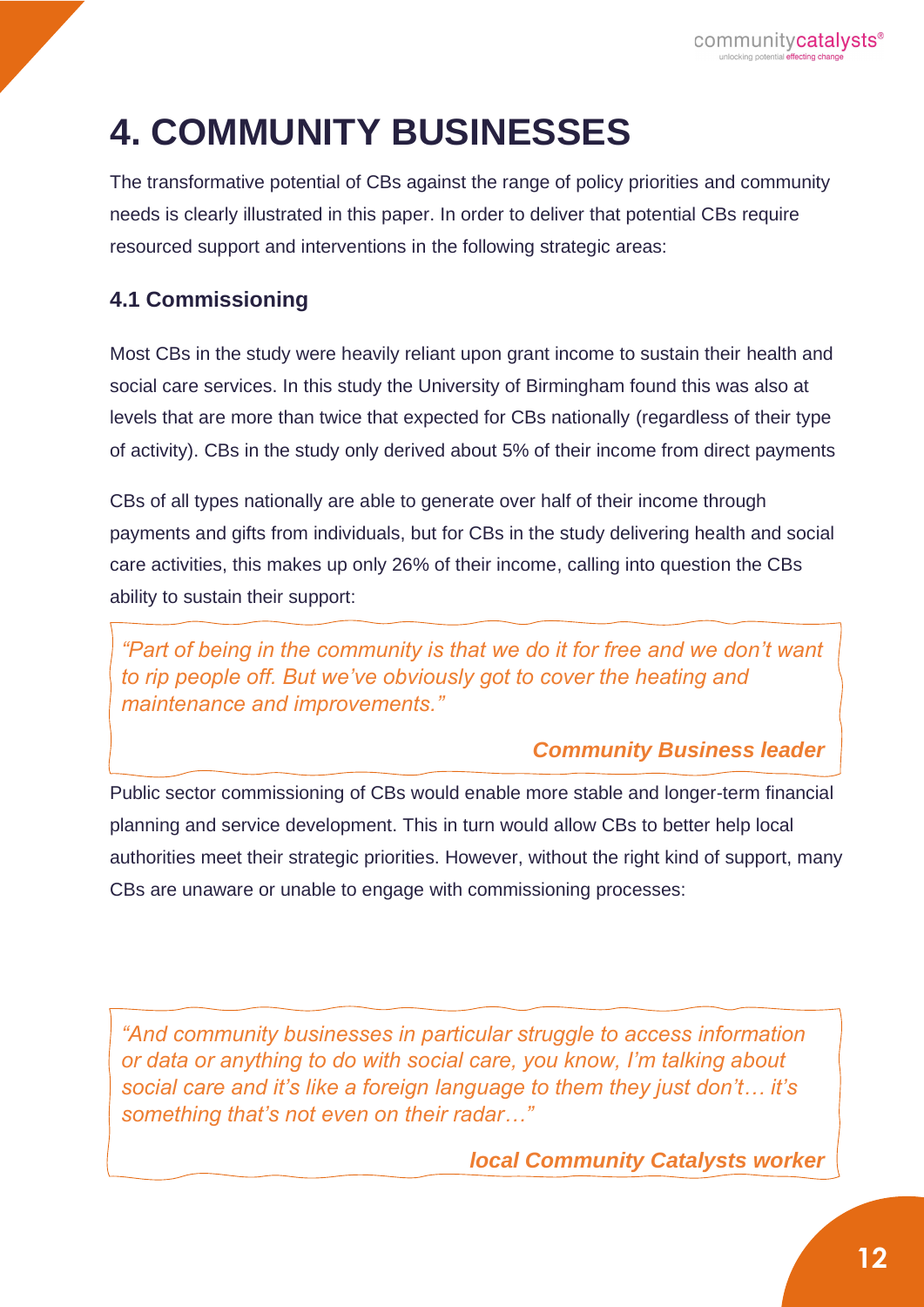### **4.2 Succession**

CBs are typically reliant on a core groups of ageing volunteers. Without support around succession planning, CBs are likely to struggle to be able to maintain their level of service and impact

*"…we're all pensioners, but replacing them and finding new ones is hard"* 

#### *Community Business leader reflecting on the make up their core team*

CBs also need help to identify, induct and sustain new volunteers into new roles

 *they need recognition, they need praising. They don't just happen, "Volunteers need investment, they need, you know, people investment, volunteering just doesn't carry on and on and on without any people investment, so someone needs to be paid to do that people investment, if that makes sense to you. […] because some people think having volunteers is a cheap option. It isn't. People do need to be supported, you know."* 

> *Community Business leader on the importance of being able to resource support for volunteers*

#### **4.3 Collaboration and networking**

One key factor important to generating the successes CB achieve is collaboration and networking with other CBs. However, CBs in the test sites typically struggled to be able to engage in such activities with their peers without external facilitation and support.

### **4.4 Awareness of information and support available**

The CBs in the test sites identified a key challenge, at whatever stage they are at in their development, is in identifying and accessing the information that they need to develop, grow and maintain the quality of their services. The information needed related to both organisational issues:

 *information. Now some of it [information] I have already got, but an awful "…[the local Catalyst worker was] constantly supplying me with lot of it I haven't."*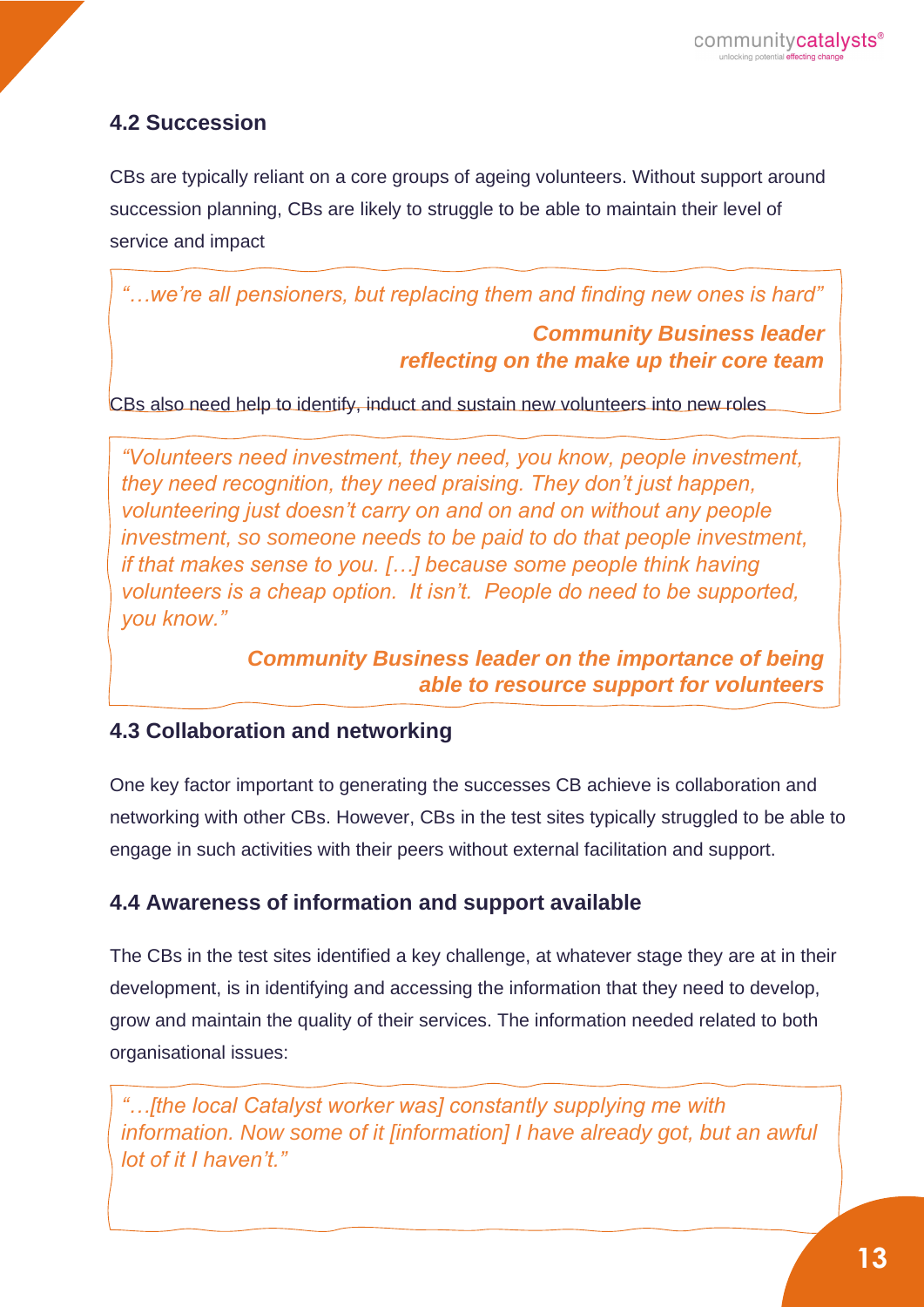#### *local CB manager*

and to specific local knowledge and intelligence:

 *this?' You know, I might have to make six phone calls and then explain "Who in the Council will be the right person around the table to help with who I am, I probably speak to four different people, get to somewhere in the end or not"*

*local CB manager*

Without a clearer signposting and brokerage information service, CBs will be limited in their potential to deliver services and impact. Some potentially important CBs may never be able to be created.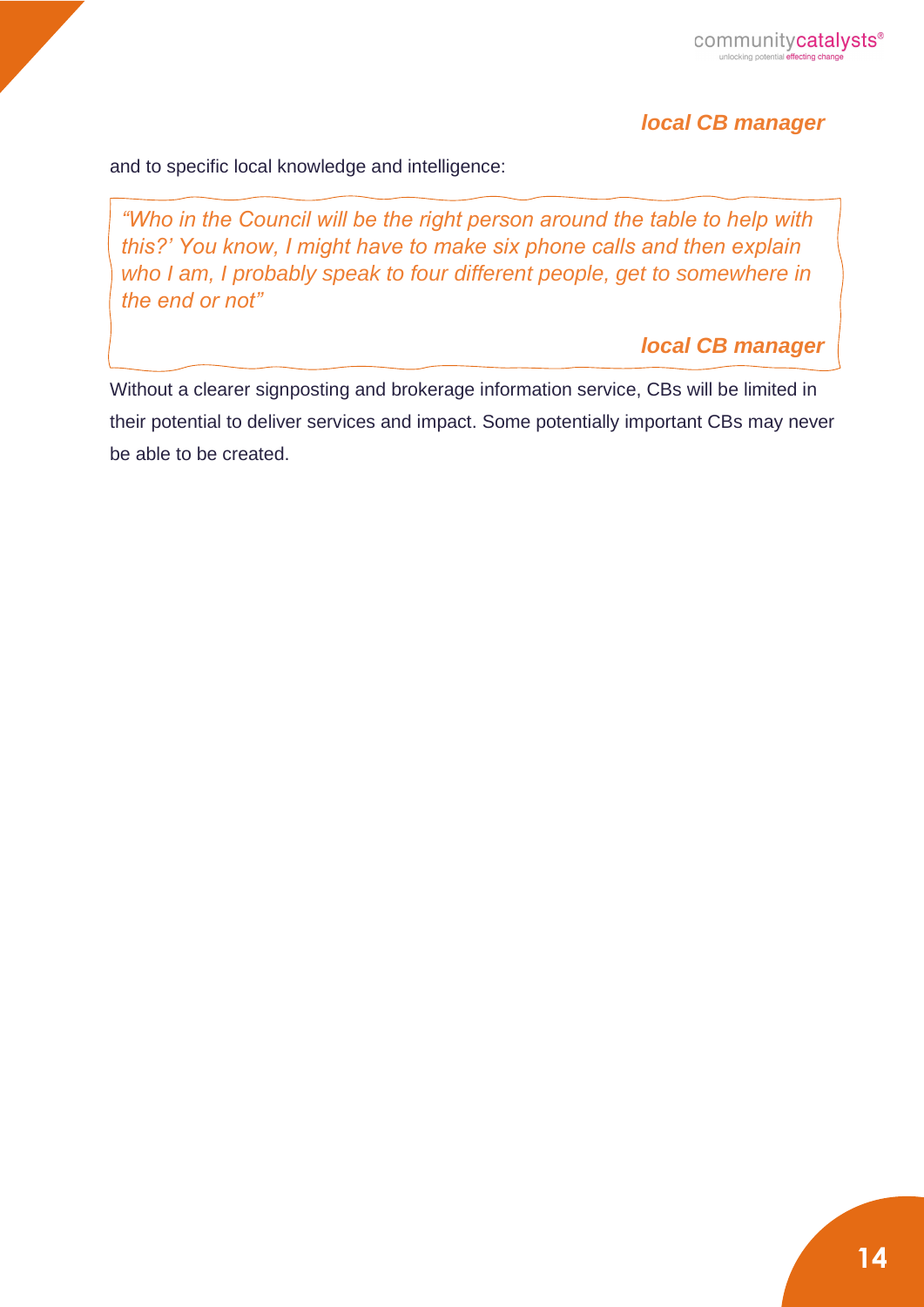## **5. WHY COMMUNITY CATALYSTS?**

Community Catalysts is a UK organisation established to catalyse local communities to deliver their own health and social care through building on the strengths of the local people within them.

Community Catalysts allocate local workers to:

- Co-ordinate local authority, health, and VCSE sector bodies in defined geographic areas;
- Work with local commissioners to support changes in systems and practices:
- Support people to develop aspiration for, and subsequently start-up, new CMEs;
- Create new learning and development opportunities for health professionals.

Community Catalysts has worked in approximately 100 local authority areas to date. In the test sites examined by the University of Birmingham the Community Catalysts approach has created:

- An additional 103% increase in CB capacity where they have received support
- More resilient clusters of CBs who cite the involvement and presence of Community Catalysts as being the critical factor in enabling them to be able to collaborate with each other through peer networking

A trusted and proven model for both local authorities and community businesses:

 *process, the process that we followed to get people engaged was the right "What I would say is that Community Catalysts brought a very good one."* 

*local authority officer*

 *"I think if we didn't have the Community Catalysts [local catalyst], it is the Community Catalysts that have made the link with [Name] Council much better."*